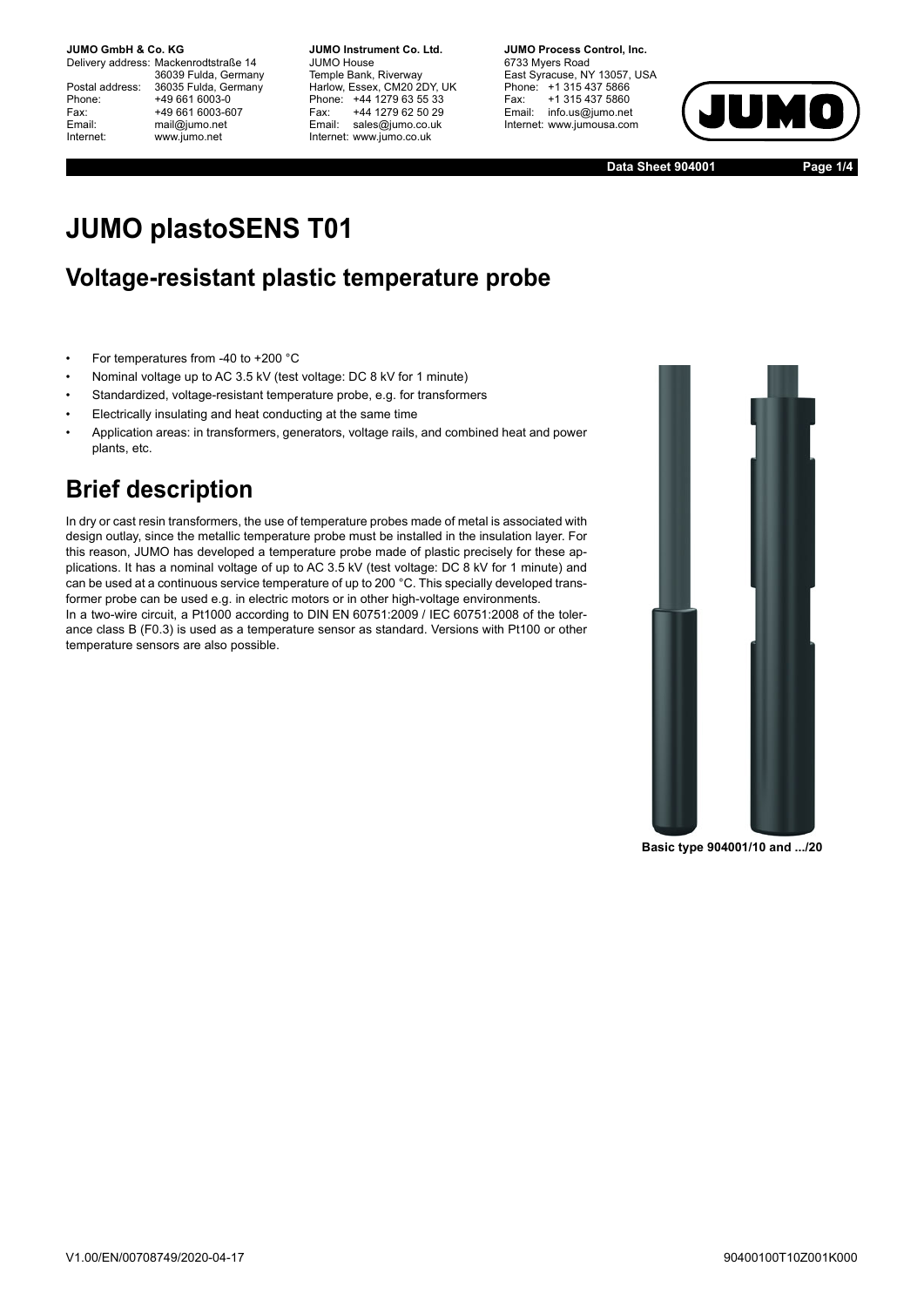**JUMO GmbH & Co. KG** 

Delivery address: Mackenrodtstraße 14 36039 Fulda, Germany<br>Postal address: 36035 Fulda, Germany Phone: +49 661 6003-0<br>
Fax: +49 661 6003-6<br>
Email: mail@jumo.net +49 661 6003-607 Email: mail@jumo.net<br>Internet: www.iumo.net www.jumo.net

**JUMO Instrument Co. Ltd.** JUMO House Temple Bank, Riverway<br>Harlow, Essex, CM20 2DY, UK Phone: +44 1279 63 55 33 Fax: +44 1279 62 50 29<br>Email: sales@jumo.co.uk Internet: www.jumo.co.uk

**JUMO Process Control. Inc.** 6733 Myers Road East Syracuse, NY 13057, USA<br>Phone: +1 315 437 5866<br>Fax: +1 315 437 5860 Email: info.us@jumo.net Internet: www.jumousa.com



**Data Sheet 904001 Page 2/4**

# **Technical data**

| Dimensions of the temperature probe          | Basic type 904001/10: Ø 4.0 × 20 mm     |
|----------------------------------------------|-----------------------------------------|
|                                              | Basic type 904001/20: Ø 5.9 × 40 mm     |
| Protection type                              | IP65 according to DIN EN 60529          |
| Response times                               | Basic type 904001/10                    |
|                                              | In water:                               |
|                                              | $\cdot t_{0.5}$ < 1.5 s                 |
|                                              | • $t_{0.63}$ : < 2 s                    |
|                                              | $\cdot t_{0.9}$ : < 4 s                 |
|                                              | In air:                                 |
|                                              | $\cdot$ t <sub>0.5</sub> : < 14 s       |
|                                              | $\cdot t_{0.63}$ : < 18 s               |
|                                              | $\cdot t_{0.9}$ : < 37 s                |
|                                              |                                         |
|                                              | Basic type 904001/20                    |
|                                              | In water:                               |
|                                              | $\cdot t_{0.5}$ : < 4 s                 |
|                                              | $\cdot t_{0.63}$ : < 5 s                |
|                                              | $\cdot t_{0.9}$ : < 10 s                |
|                                              | In air:                                 |
|                                              | $\cdot$ t <sub>0.5</sub> : < 25 s       |
|                                              | $\cdot t_{0.63}$ : < 33 s               |
|                                              | $\cdot t_{0.9}$ : < 68 s                |
| Electric strength according to DIN EN 61800- | Basic type 904001/10                    |
| $5 - 1$                                      | • Surge voltage: up to DC 6 kV          |
|                                              | • Withstand voltage: up to DC 3 kV      |
|                                              |                                         |
|                                              | Basic type 904001/20                    |
|                                              | • Surge voltage: up to DC 10 kV         |
|                                              | • Withstand voltage: up to DC 7 kV      |
| Connecting cable                             | FEP, ambient temperature -40 to +200 °C |
| Connection                                   | Cable ends with ferrules                |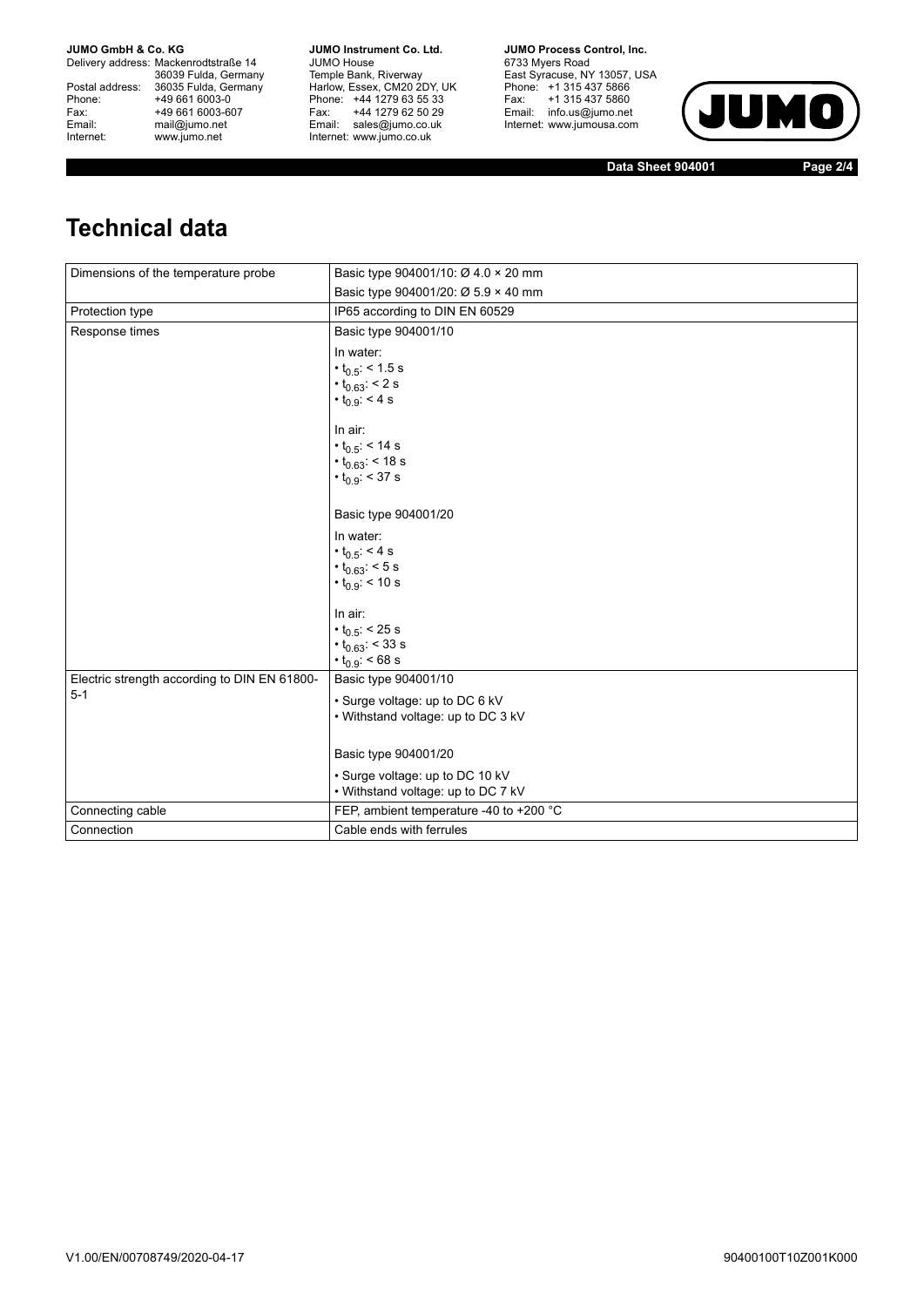**JUMO GmbH & Co. KG** 

Delivery address: Mackenrodtstraße 14 36039 Fulda, Germany<br>Postal address: 36035 Fulda, Germany Phone: +49 661 6003-0<br>
Fax: +49 661 6003-6<br>
Email: mail@jumo.net +49 661 6003-607 Email: mail@jumo.net<br>Internet: www.iumo.net www.jumo.net

**JUMO Instrument Co. Ltd.** JUMO House Temple Bank, Riverway<br>Harlow, Essex, CM20 2DY, UK Phone: +44 1279 63 55 33<br>Fax: +44 1279 62 50 29 +44 1279 62 50 29 Email: sales@jumo.co.uk Internet: www.jumo.co.uk

**JUMO Process Control, Inc.** 6733 Myers Road East Syracuse, NY 13057, USA<br>Phone: +1 315 437 5866<br>Fax: +1 315 437 5860 Email: info.us@jumo.net Internet: www.jumousa.com



**Data Sheet 904001 Page 3/4**

## **Dimensions**

#### **Temperature sensor – basic type 904001/10**



#### **Temperature sensor – basic type 904001/20**